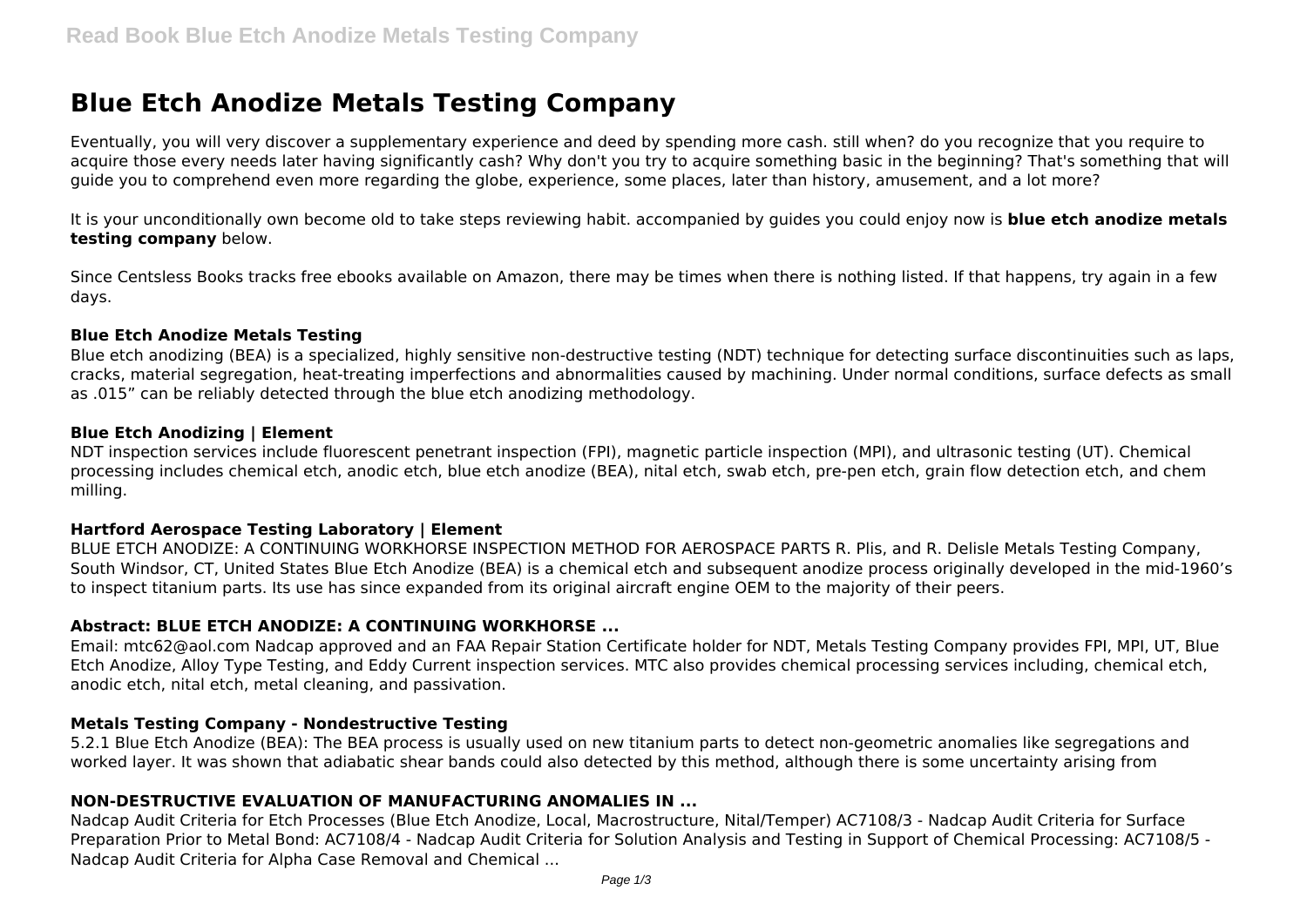#### **Nadcap Chemical Processing AC7108 - Expert Resource**

Blue Etch Anodize, Local, Macrostructure, Nital, Pre-Penetrant, Temper: SAE-AMS 2649: Magnetic Particle Inspection: ASTM E 1444: Nickel Plate: AMS 2424 : Painting & Dry Film Coatings: AMS 2649 : Painting & Dry Film Coatings: MIL-PRF-22750: Painting & Dry Film Coatings: MIL-PRF-23377 : Passivation: ASTM 967 : Passivation Of Stainless Steel: SAE ...

## **DCI Aerotech | Certifications & Accreditations | FAA ...**

Chemical treatment is done prior to anodizing and is a very important factor in the final appearance of the anodized part. The pre-anodize chemical treatment of aluminum is often called the cleaning, clean-up or pretreatment phase of the process. Cleanliness of the part is critical to quality in anodizing.

## **Chemical Treatment Prior to Anodizing | AAC**

Really need help with surface prep for anodized parts 2003. I am having a problem with a local plating house (sorry for the long email). We had them etch and clear anodize some extremely expensive aluminum parts about 2 months ago. They turned out pretty well, and everyone was happy.

## **Really need help with surface prep for anodized parts**

2003. A. Anodize coatings can be stripped using a dilute aqueous solution of phosphoric and chromic acid. There will be no etching of the parent metal. See Mil-A-8625 [link is to free spec spec at Defense Logistics Agency, dla.mil], especially the section on measuring the coating weight.The solution used for stripping the test panels can be used for production parts.

## **Removing anodization without spoiling the aluminum**

Blue etch anodizing (BEA) is a highly sensitive, non-destructive testing (NDT) technique that is used to detect surface discontinuities, such as folds, cracks, material segregation, overheating, and abnormalities caused by machining.

## **Automated Etching and Milling Lines – Galvatek**

AC7108/2, Rev. B–Nadcap Audit Criteria for Etch Processes (Blue Etch Anodize, Local, Macrostructure, Nital, Pre-Penetrant, Temper) AC7114 Rev D – Nadcap NonDestructive Testing (NDT) Suppliers Accreditation Program Audit Criteria; AC7114/1 Rev D – Nadcap Audit Criteria for NonDestructive Testing Facility Penetrant Survey

## **Accreditations | Premier Processing**

Etch parts that are already anodized and colored – you should see a color change. Etch the parts and anodize them. Compare the results – are they better with or without etching? You could go even a step further… evaluating the etch rate by taking a coupon of 6-4 titanium of known area and weighing it before and after etching.

## **Etching Titanium for Anodizing | Titanium Anodizing ...**

On increasing the anodizing voltage further, corrosion rate of the alloy increased from its lowest rate. The lowest rate of corrosion was for the sample anodized in 10 V, which was 0.96 × 10−3 mpy.

## **(PDF) Comparison of the Corrosion Resistance of Alkaline ...**

The resulting color was gold, dark blue, and light blue for anodizing at 10, 20, and 30 V, respectively. Surface observation by optical microscope